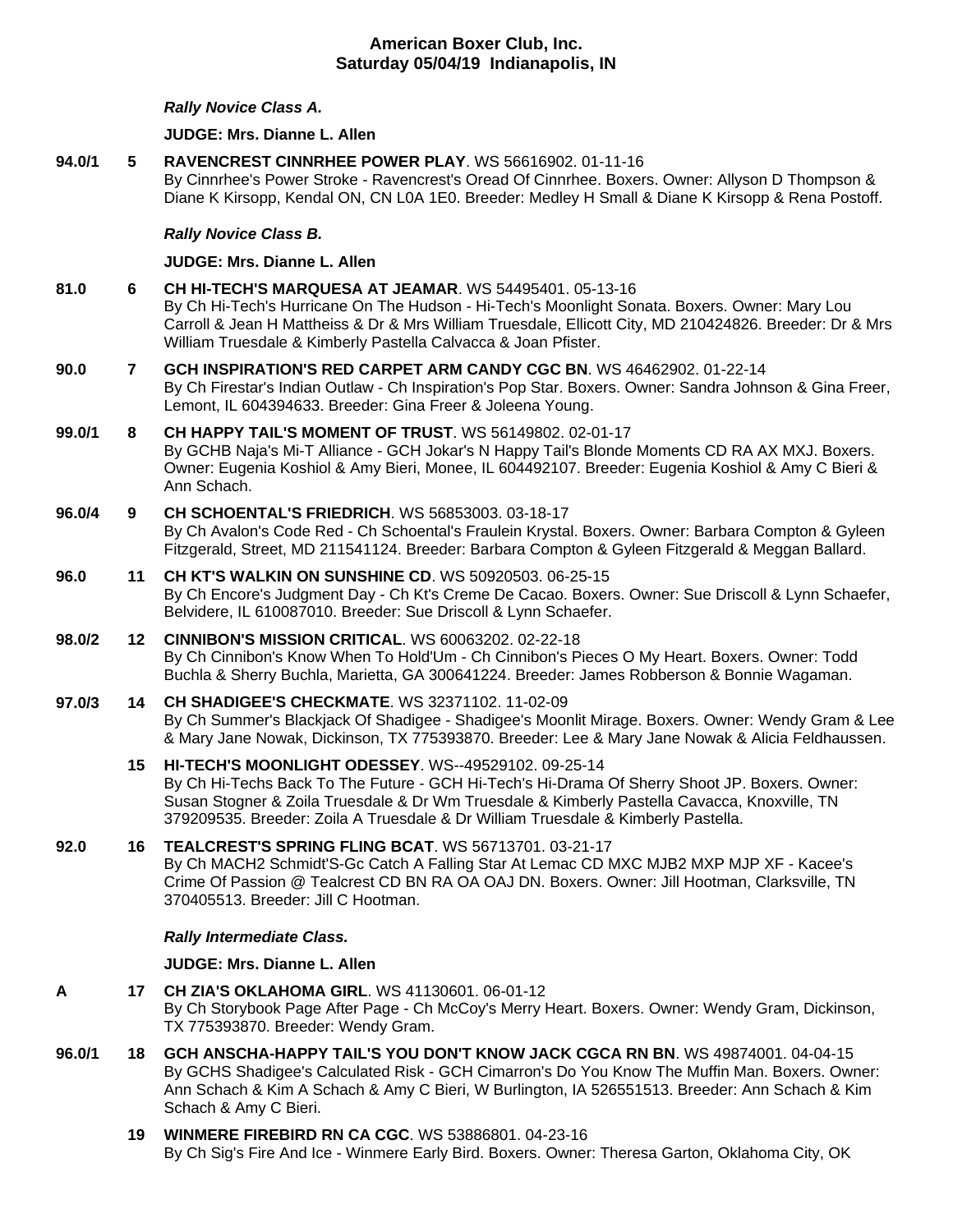# **American Boxer Club, Inc. Saturday 05/04/19 Indianapolis, IN**

731131068. Breeder: Theresa Garton.

**20 [ANSCHA & HAPPY TAIL'S KEEPING THE DREAM ALIVE BN CGCA RN](http://infodog.com/my/drlookup2.htm?makc=WS%2049874006&mdog=Anscha+&+Happy+Tail%27s+Keeping+The+Dream+Alive+BN+CGCA+RN&wins=all)**. WS 49874006. 04-04-15 By GCH Shadigee's Calculated Risk - GCH Cimarron's Do You Know The Muffin Man. Boxers. Owner: Susan Hamilton, Willis, MI 481919778. Breeder: Ann Schach & Kim A Schach & Amy Bieri.

## *Rally Advanced Class B.*

## **JUDGE: [Mrs. Dianne L. Allen](http://infodog.com/show/judge/jdgprofile.htm?jn=5494)**

- **89.0 21 [BELLA SERA SENNE BN GN CDX RA RE NA](http://infodog.com/my/drlookup2.htm?makc=WS%2031611703&mdog=Bella+Sera+Senne+BN+GN+CDX+RA+RE+NA&wins=all)**. WS 31611703. 08-23-08 By Mugsy Vasquez - Osa Ayala. Boxers. Owner: John & Pat Senne, West Chicago, IL 601854553. Breeder: Jesus Adrubal Ayala.
- **100.0/2 /HT/HTQ 22 [SUNCHASE'S SPIN THE BOTTLE UD RAE PCD MX MXJ NF BN](http://infodog.com/my/drlookup2.htm?makc=WS%2045539505&mdog=Sunchase%27s+Spin+The+Bottle+UD+RAE+PCD+MX+MXJ+NF+BN&wins=all)**. WS 45539505. 10-22-13 By Ch Sunchase's Zero To Hero UDX MX MXJ RA - Ch Indigo's Spinning Roulette Spin At Sunchase. Boxers. Owner: Tracy Hendrickson & Rhoda Brouillette, Broken Arrow, OK 740129426. Breeder: Tracy Hendrickson & Rhoda Brouillette.
- **98.0/4 23 [ZIA'S WHITE HOT IN MY RAY BANS CD BN RI RN](http://infodog.com/my/drlookup2.htm?makc=WS%2041130603&mdog=Zia%27s+White+Hot+In+My+Ray+Bans+CD+BN+RI+RN&wins=all)**. WS 41130603. 06-01-12 By Ch Storybook Page After Page - Ch McCoy's Merry Heart. Boxers. Owner: Wendy Gram, Dickinson, TX 775393870. Breeder: Wendy Gram.
	- **24 [PRISM'S DANCING LITTLE VIXEN BN RI ACT1 SCN SIN SEN CGC](http://infodog.com/my/drlookup2.htm?makc=WS%2054319903&mdog=Prism%27s+Dancing+Little+Vixen+BN+RI+ACT1+SCN+SIN+SEN+CGC&wins=all)**. WS 54319903. 07-02-16 By GCHP Cherkei's Dick Tracey - Happy Tail's Star Dancer. Boxers. Owner: Erin & Tom Rezmer, Lombard, IL 601483050. Breeder: Michelle M Spanel.
- **81.0 25 [CH RICO'S TOUCHDOWN PASS TO PEPRHL CD BN RA TKI CGC](http://infodog.com/my/drlookup2.htm?makc=WS%2054170206&mdog=Ch+Rico%27s+Touchdown+Pass+To+Peprhl+CD+BN+RA+TKI+CGC&wins=all)**. WS 54170206. 06-03-16 By GCH Nantess Just Try It - GCH Rico's Tonic Gives Her Heart To Hot Rod. Boxers. Owner: Sue Ann Thompson & Donna M Purichia, North Liberty, IA 523179540. Breeder: Donna M Purichia.
- **98.0 26 [XCALIBUR VON BACHBETT](http://infodog.com/my/drlookup2.htm?makc=WS%2041461305&mdog=Xcalibur+Von+Bachbett&wins=all)**. WS 41461305. 05-24-12 By Adonis Vom Grand Kevin - Icke Vom Silvertbach. Boxers. Owner: Jan Blevins, Carrollton, TX 750074817. Breeder: Cathy & George Markos.
- **95.0 27 [CH SHIRA'S UNDER INVESTIGATION BN CGC RN RI RA](http://infodog.com/my/drlookup2.htm?makc=WS%2045110405&mdog=Ch+Shira%27s+Under+Investigation+BN+CGC+RN+RI+RA&wins=all)**. WS 45110405. 09-18-13 By GCH Encore's War Games - Ch Shira's Kandy Kiss. Boxers. Owner: Rose & Kim Northcutt, Sherrard, IL 612818541. Breeder: Rose & Kim Northcutt.
- **97.0 28 [DREAMCATCHER VON BACHBETT](http://infodog.com/my/drlookup2.htm?makc=WS%2054702602&mdog=Dreamcatcher+Von+Bachbett&wins=all)**. WS 54702602. 07-21-16 By Veith Von Altenburg - Itzi-Bitzi Vom Advokat. Boxers. Owner: Jan Blevins, Carrollton, TX 750074817. Breeder: George & Cathy Markos.
- **80.0 29 [ORION'S & WINWAL'S AN ERNIE FOR BERT CD BN PCD RE CA CGC RATN](http://infodog.com/my/drlookup2.htm?makc=WS%2037457107&mdog=Orion%27s+&+Winwal%27s+An+Ernie+For+Bert+CD+BN+PCD+RE+CA+CGC+RATN&wins=all)**. WS 37457107. 04-10- 11

By Buster Tony Hill - Baby Boot Scoot Hill. Boxers. Owner: Dr Susan Wooden, Warrenville, IL 605553246. Breeder: JJ Monk.

- **100.0/3 30 [SUNCHASE'S SIGNATURE BLACK CD OA OAJ TKN RA CGCA](http://infodog.com/my/drlookup2.htm?makc=WS%2055153002&mdog=Sunchase%27s+Signature+Black+CD+OA+OAJ+TKN+RA+CGCA&wins=all)**. WS 55153002. 09-17-16 By GCH Pearlisle Overnite In Memphis CDX RA - Sunchase's Smoke And Mirrors. Boxers. Owner: Tracy Hendrickson & Rhoda Brouillette, Broken Arrow, OK 740129426. Breeder: Rhoda Brouillette & Tracy Hendrickson.
- **100.0/1 31 [SUNCHASE'S FIFTH ACE CDX AX AXJ RA TKN](http://infodog.com/my/drlookup2.htm?makc=WS%2055153003&mdog=Sunchase%27s+Fifth+Ace+CDX+AX+AXJ+RA+TKN&wins=all)**. WS 55153003. 09-17-16 By GCH Pearlisle Overnite In Memphis CDX RA - Sunchase's Smoke And Mirrors. Boxers. Owner: Tracy Hendrickson & Rhoda Brouillette, Broken Arrow, OK 740129426. Breeder: Rhoda Goselin-Brouillette & Tracy Hendrickson.

# *Rally Excellent Class B.*

**JUDGE: [Mrs. Dianne L. Allen](http://infodog.com/show/judge/jdgprofile.htm?jn=5494)**

- **93.0 21 [BELLA SERA SENNE BN](http://infodog.com/my/drlookup2.htm?makc=WS%2031611703&mdog=Bella+Sera+Senne+BN+GN+CDX+RA+RE+NA&wins=all) GN CDX RA RE NA**. WS 31611703. 08-23-08 By Mugsy Vasquez - Osa Ayala. Boxers. Owner: John & Pat Senne, West Chicago, IL 601854553. Breeder: Jesus Adrubal Ayala.
- **100.0/1 22 [SUNCHASE'S SPIN THE BOTTLE UD RAE PCD MX MXJ NF BN](http://infodog.com/my/drlookup2.htm?makc=WS%2045539505&mdog=Sunchase%27s+Spin+The+Bottle+UD+RAE+PCD+MX+MXJ+NF+BN&wins=all)**. WS 45539505. 10-22-13